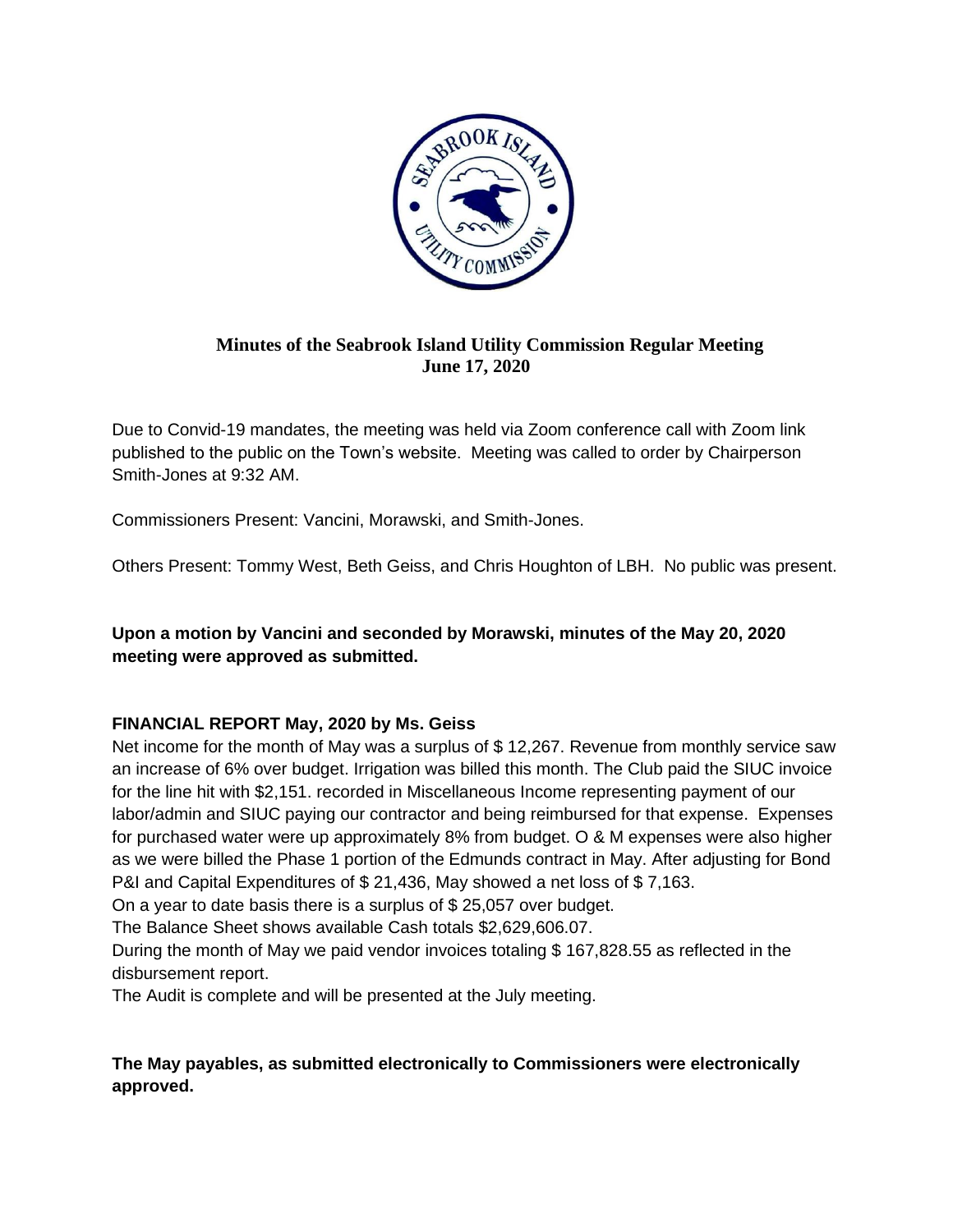## **OPERATIONS REPORT May, 2020 by Mr. West**

Wastewater plant performance complied with all permit parameters. Wastewater flows for the month averaged 469,000 gallons per day, with the average for the past 12 months of 399,000 gallons per day. SIUC delivered 29,214,250 gallons of water for the month compared to 29,972,122 gallons last year. The accounted for water received for the month from St Johns 96.62% compared to 94.59% last year.

Performed hydrant flow testing, flushing, and valve maintenance around Marsh Gate and Deer Point. Pulled all monitoring wells samples.

# **OLD BUSINESS**

Discussion of the WK Dickson proposal for the engineering design work for the FEMA approved generator was reviewed. WK Dickson's will complete the phase 1 for \$32,865 which consists of engineering services to include the development of drawings and specifications as well as opinions of the probable construction costs as outlined in their proposal. Motion was made to accept Phase 1 of the proposal in the amount of \$32,865. by Vancini and seconded by Morawski. Motion passed.

This year's finances and the overall budget was discussed. The Commissioners requested that a cash flow chart be developed that shows the first six months of the year and projects through to the end of this fiscal year. This discussion will continue next meeting.

## **NEW BUSINESS**

Mr. Houghton proposed an addendum to the contract for the purpose of SIUC paying for the benefit cost increase given by Louis Berger. In accordance to our contract, off cycle "annual salary increases require the prior approval of the client and will be discussed as part of the annual budgeting process". A motion was made by table this discussion until annual budgeting time.

There being no further business, a motion was made by Commissioner Vancini and seconded by Commissioner Morawski to adjourn. Meeting was adjourned at 11.:29 am.

**There being no further business, a motion was made by Commissioner Vancini and seconded by Commissioner Morawski to adjourned. Meeting ended at 11:29 am.**